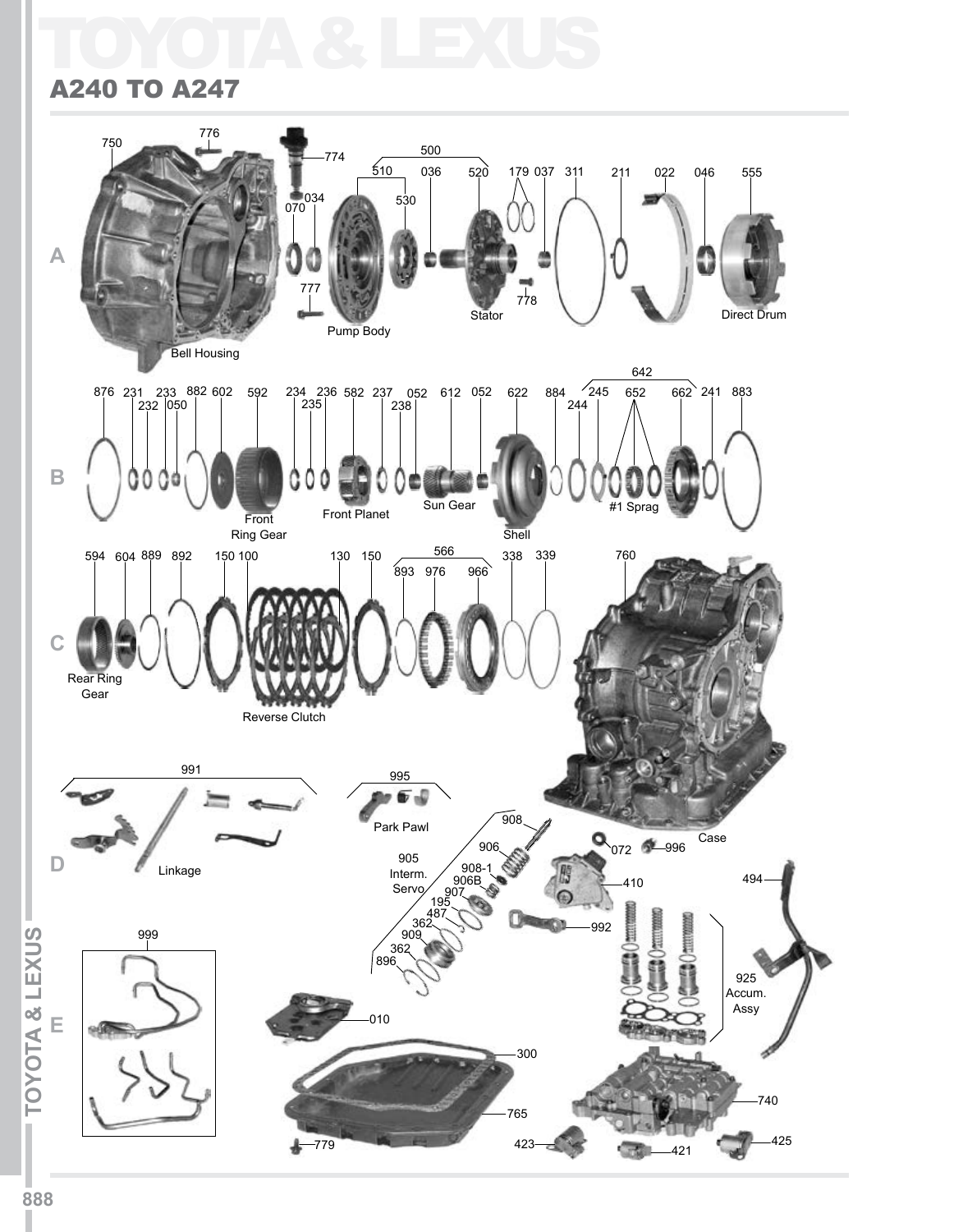TOYOTA & LEXUS

#### A240 to A247

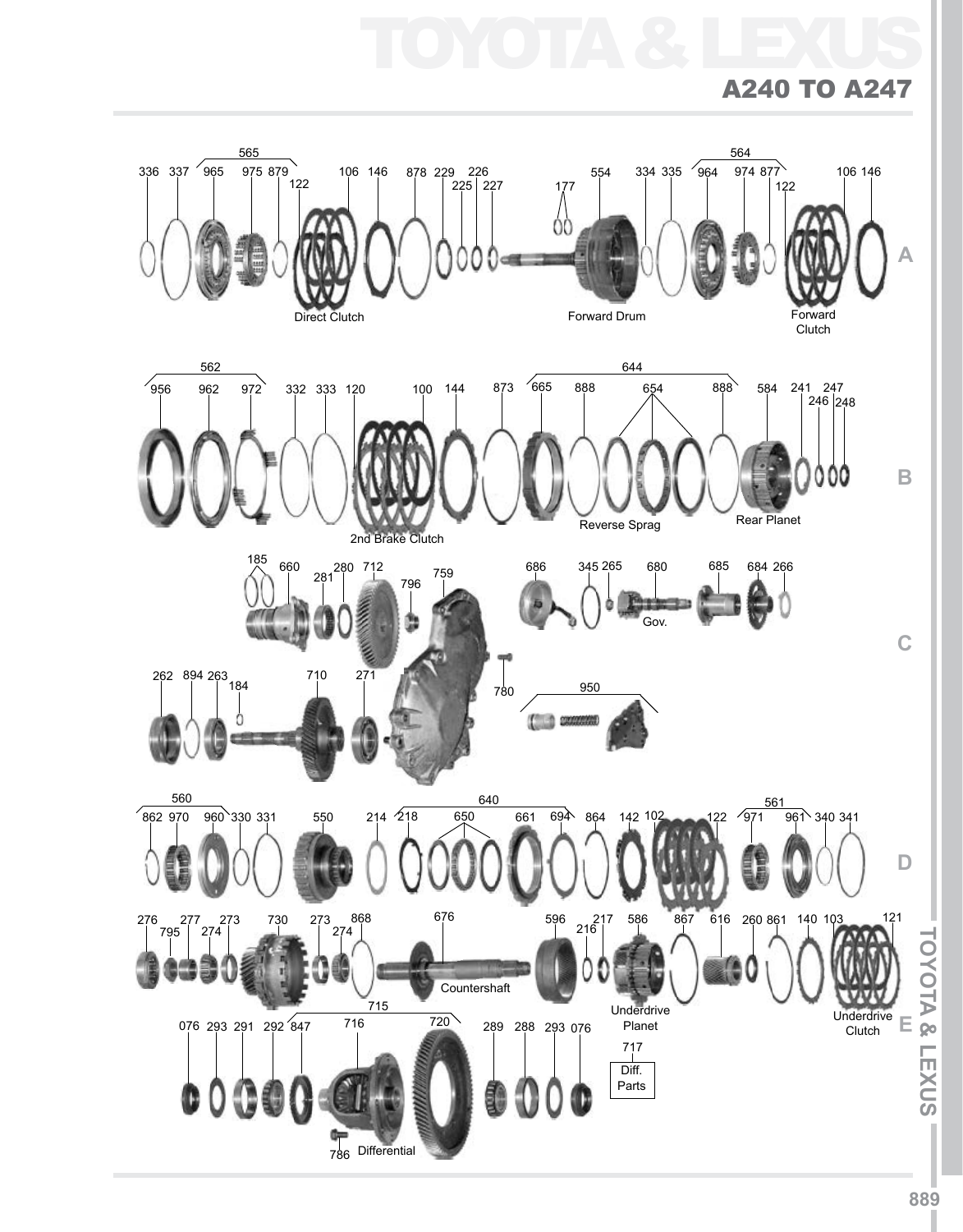|    | ILL# Part# |        |                             | QTY <b>A</b> | REF#         |
|----|------------|--------|-----------------------------|--------------|--------------|
|    |            |        | <b>OVERHAUL KITS</b>        |              |              |
|    |            |        |                             |              |              |
|    |            |        |                             |              |              |
|    |            |        |                             |              |              |
|    |            |        |                             |              |              |
|    |            |        |                             |              |              |
|    |            |        | <b>MASTER L/STEEL KITS</b>  |              |              |
|    |            |        |                             |              |              |
|    |            |        |                             |              |              |
|    |            |        |                             |              |              |
|    |            |        |                             |              |              |
|    |            |        |                             |              |              |
|    |            |        |                             |              |              |
|    |            |        |                             |              |              |
|    |            |        |                             |              |              |
|    |            |        |                             |              |              |
|    |            |        |                             |              |              |
|    |            |        |                             |              |              |
|    |            |        |                             |              |              |
|    |            |        |                             |              |              |
|    |            |        |                             |              |              |
|    |            |        | <b>MASTER W/STEELS KITS</b> |              |              |
|    |            |        |                             |              |              |
|    |            |        |                             |              |              |
|    |            |        |                             |              |              |
|    |            |        |                             |              |              |
|    |            |        |                             |              |              |
|    |            |        |                             |              |              |
|    |            |        |                             |              |              |
|    |            |        |                             |              |              |
|    |            |        |                             |              |              |
|    |            |        |                             |              |              |
|    |            |        |                             |              |              |
|    |            |        |                             |              |              |
|    |            |        |                             |              |              |
|    |            |        | <b>FILTERS</b>              |              |              |
|    |            |        |                             |              |              |
|    |            |        |                             |              |              |
|    |            |        |                             |              |              |
|    |            |        |                             |              |              |
|    |            |        |                             |              |              |
|    |            |        |                             |              |              |
|    |            |        |                             |              |              |
|    |            |        | <b>BANDS</b>                |              |              |
|    |            |        |                             |              |              |
|    | 022.       |        |                             |              | .35810-32020 |
|    |            |        | <b>BUSHINGS</b>             |              |              |
|    | $030$      |        |                             |              |              |
| ഗ  | $030$      |        |                             |              |              |
|    | 034        |        |                             |              |              |
| ш  | $036$      |        |                             |              |              |
|    |            |        |                             |              |              |
|    |            |        |                             |              |              |
| න් | 037        |        |                             |              |              |
| ⋖  |            |        |                             |              |              |
|    | $038$      | 89012A |                             |              |              |
|    | $046$      |        |                             |              |              |
|    | $050$      |        |                             |              |              |
|    |            |        |                             |              |              |
|    |            |        |                             |              |              |
|    |            |        | <b>METAL CLAD SEALS</b>     |              |              |
|    |            |        |                             |              |              |
|    |            |        |                             |              |              |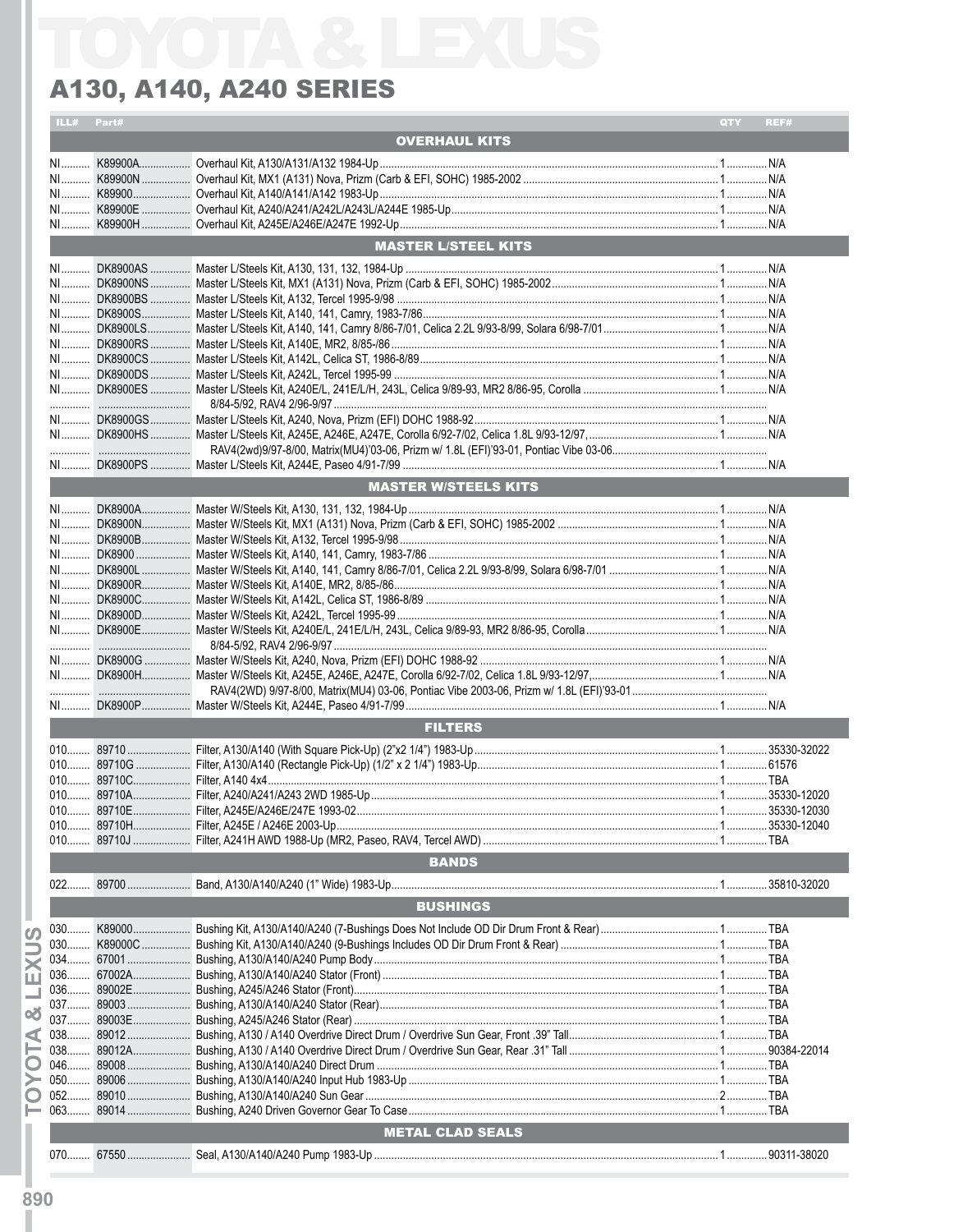# TOYOTA & LEXUS A130, A140, A240 Series

| ILL# Part# |            |                               | QTY | REF# |
|------------|------------|-------------------------------|-----|------|
|            |            |                               |     |      |
|            |            |                               |     |      |
|            |            |                               |     |      |
|            |            |                               |     |      |
|            |            |                               |     |      |
|            |            |                               |     |      |
|            |            |                               |     |      |
|            |            | <b>FRICTIONS</b>              |     |      |
|            |            |                               |     |      |
|            |            |                               |     |      |
|            |            |                               |     |      |
|            |            |                               |     |      |
|            |            |                               |     |      |
|            |            |                               |     |      |
|            |            |                               |     |      |
|            |            |                               |     |      |
|            |            |                               |     |      |
|            |            |                               |     |      |
|            |            |                               |     |      |
|            |            |                               |     |      |
|            |            |                               |     |      |
|            |            | <b>STEELS</b>                 |     |      |
|            |            |                               |     |      |
|            |            |                               |     |      |
|            |            |                               |     |      |
|            |            |                               |     |      |
|            |            |                               |     |      |
|            |            |                               |     |      |
|            |            |                               |     |      |
|            |            |                               |     |      |
|            |            |                               |     |      |
|            |            |                               |     |      |
|            |            | <b>PRESSURE PLATES</b>        |     |      |
|            |            |                               |     |      |
|            |            |                               |     |      |
|            |            |                               |     |      |
|            |            |                               |     |      |
|            |            |                               |     |      |
|            |            |                               |     |      |
|            |            |                               |     |      |
|            |            |                               |     |      |
|            |            |                               |     |      |
|            |            |                               |     |      |
|            |            |                               |     |      |
| $146$      |            |                               |     |      |
| $146$      | 89716E     |                               |     |      |
| 146        |            |                               |     |      |
| $150$      |            |                               |     |      |
|            |            | <b>VALVE BODY KITS</b>        |     |      |
| $165$      |            |                               |     |      |
| $171$      |            |                               |     |      |
|            |            | <b>SEALING RINGS</b>          |     |      |
| $175$      |            |                               |     |      |
| $175$      | K89901     |                               |     |      |
| $175$      |            |                               |     |      |
| $177$      | 89301T     |                               |     |      |
| $179$      |            |                               |     |      |
|            | 184 89306T |                               |     |      |
|            |            |                               |     |      |
| $185$      |            |                               |     |      |
| $195$      |            |                               |     |      |
|            |            | <b>WASHERS &amp; BEARINGS</b> |     |      |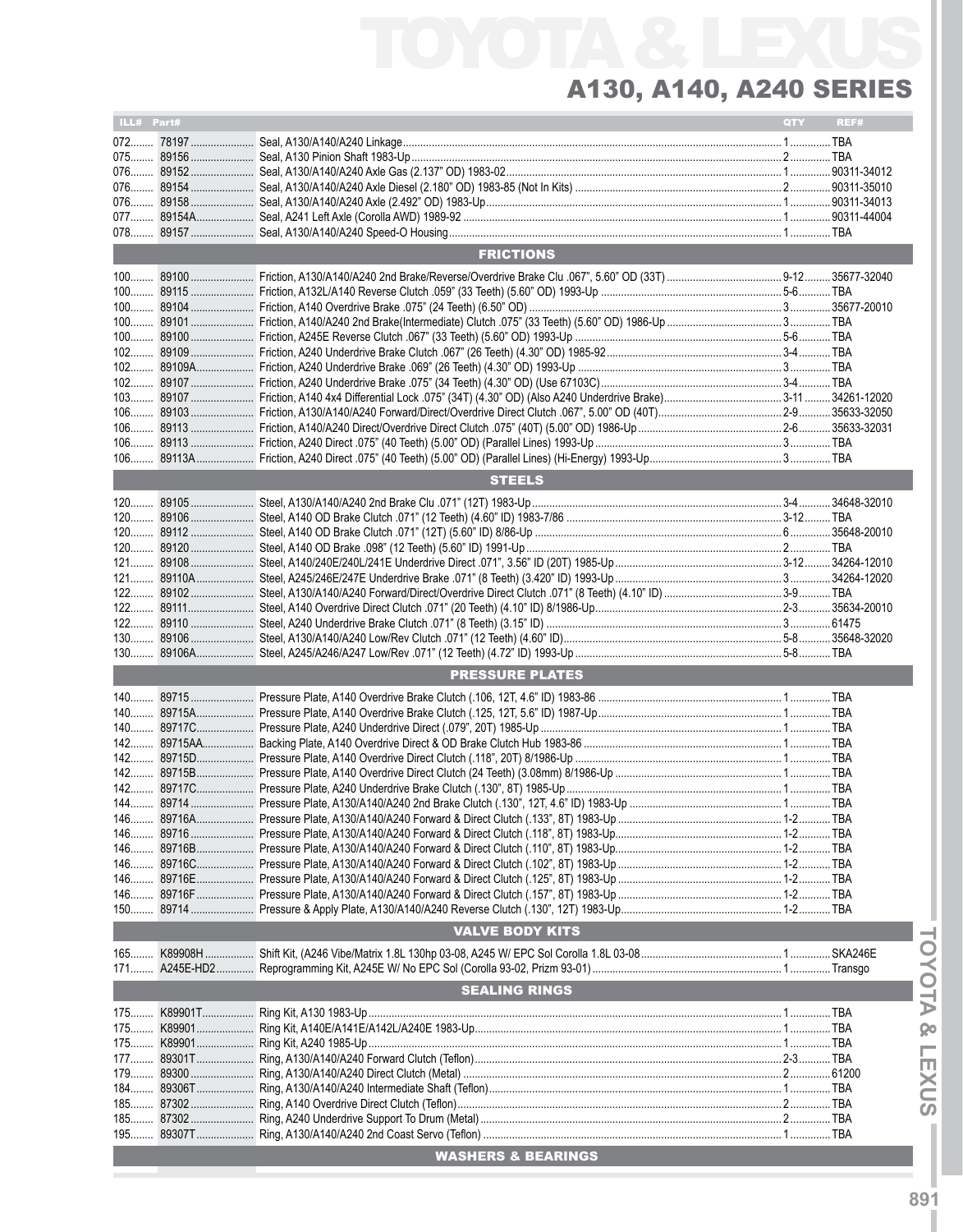### A130, A140, A240 Series

|            | A130, A140, A240 SERIES |            |      |
|------------|-------------------------|------------|------|
| ILL# Part# |                         | <b>OTY</b> | REF# |
|            |                         |            |      |
|            |                         |            |      |
|            |                         |            |      |
|            |                         |            |      |
|            |                         |            |      |
|            |                         |            |      |
|            |                         |            |      |
|            |                         |            |      |
|            |                         |            |      |
|            |                         |            |      |
|            |                         |            |      |
|            |                         |            |      |
|            |                         |            |      |
|            |                         |            |      |
|            |                         |            |      |
|            |                         |            |      |
|            |                         |            |      |
|            |                         |            |      |
|            |                         |            |      |
|            |                         |            |      |
|            |                         |            |      |
|            |                         |            |      |
|            |                         |            |      |
|            |                         |            |      |
|            |                         |            |      |
|            |                         |            |      |
|            |                         |            |      |
|            |                         |            |      |
|            |                         |            |      |
|            |                         |            |      |
|            |                         |            |      |
|            |                         |            |      |
|            |                         |            |      |
|            |                         |            |      |
|            |                         |            |      |
|            |                         |            |      |
|            |                         |            |      |
|            |                         |            |      |
|            |                         |            |      |
|            |                         |            |      |
|            |                         |            |      |
|            |                         |            |      |
|            |                         |            |      |
|            |                         |            |      |
|            |                         |            |      |
|            |                         |            |      |
|            |                         |            |      |
|            |                         |            |      |
|            |                         |            |      |
|            |                         |            |      |
|            |                         |            |      |
|            |                         |            |      |
|            |                         |            |      |
|            |                         |            |      |
|            |                         |            |      |
|            |                         |            |      |
|            |                         |            |      |
|            |                         |            |      |
|            |                         |            |      |
|            |                         |            |      |
|            |                         |            |      |
|            |                         |            |      |
|            |                         |            |      |
|            |                         |            |      |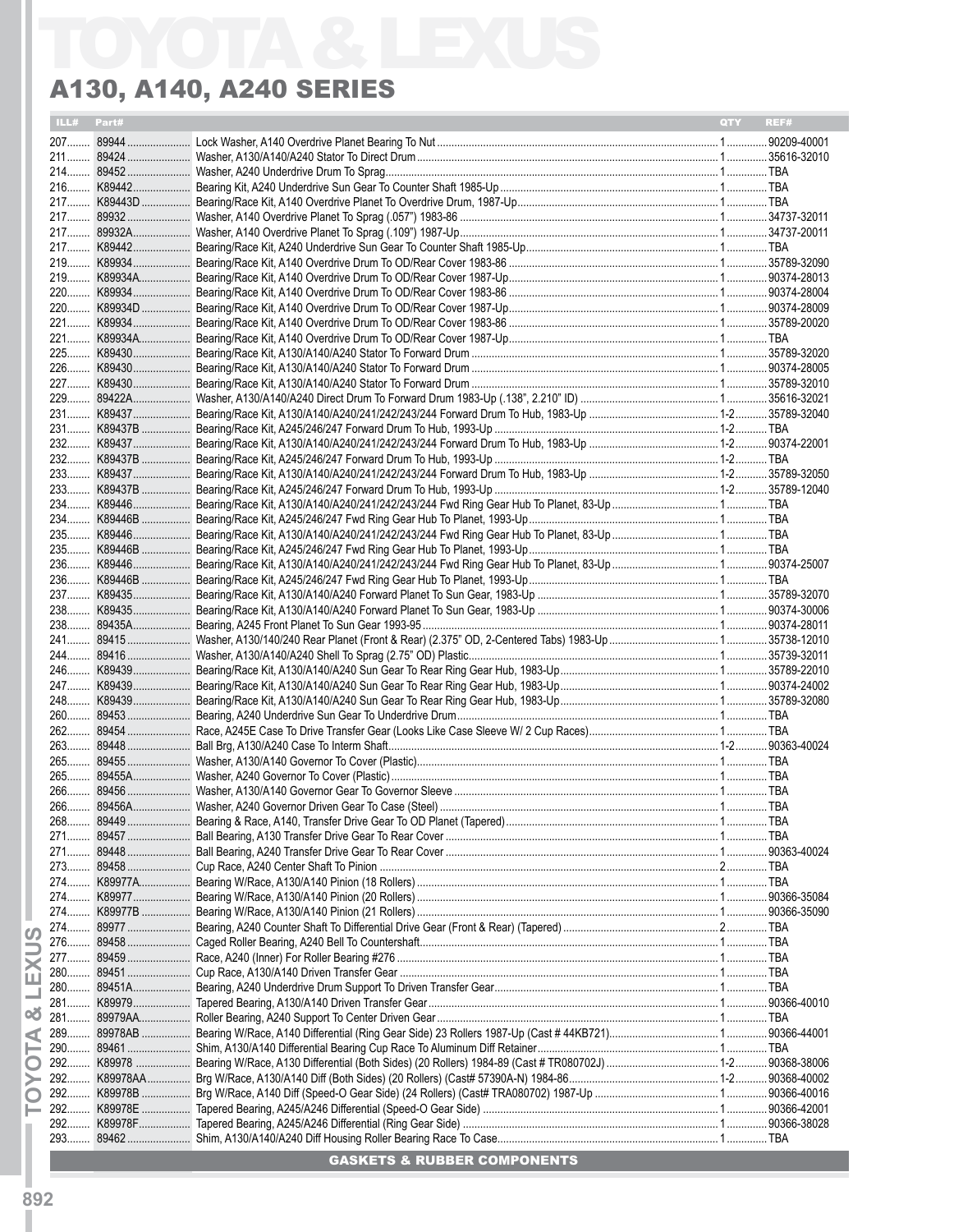| ILL# Part# |                                    | QTY | REF# |
|------------|------------------------------------|-----|------|
|            |                                    |     |      |
|            |                                    |     |      |
|            |                                    |     |      |
|            |                                    |     |      |
|            |                                    |     |      |
|            |                                    |     |      |
|            |                                    |     |      |
|            |                                    |     |      |
|            |                                    |     |      |
|            |                                    |     |      |
|            |                                    |     |      |
|            |                                    |     |      |
|            |                                    |     |      |
|            |                                    |     |      |
|            |                                    |     |      |
|            |                                    |     |      |
|            |                                    |     |      |
|            |                                    |     |      |
|            |                                    |     |      |
|            | <b>TECHNICAL MANUALS</b>           |     |      |
|            |                                    |     |      |
|            |                                    |     |      |
|            |                                    |     |      |
|            |                                    |     |      |
|            | <b>ELECTRICAL COMPONENTS</b>       |     |      |
|            |                                    |     |      |
|            |                                    |     |      |
|            |                                    |     |      |
|            |                                    |     |      |
|            |                                    |     |      |
|            |                                    |     |      |
|            |                                    |     |      |
|            |                                    |     |      |
|            |                                    |     |      |
|            |                                    |     |      |
|            |                                    |     |      |
|            |                                    |     |      |
|            |                                    |     |      |
|            |                                    |     |      |
|            |                                    |     |      |
|            |                                    |     |      |
|            |                                    |     |      |
|            |                                    |     |      |
|            |                                    |     |      |
|            |                                    |     |      |
|            |                                    |     |      |
|            |                                    |     |      |
|            |                                    |     |      |
|            | <b>PUMPS &amp; PUMP COMPONENTS</b> |     |      |
|            |                                    |     |      |
|            |                                    |     |      |
|            |                                    |     |      |
|            |                                    |     |      |
|            |                                    |     |      |
|            |                                    |     |      |
|            |                                    |     |      |
|            |                                    |     |      |
|            |                                    |     |      |
|            |                                    |     |      |
| 520        |                                    |     |      |
|            |                                    |     |      |
|            |                                    |     |      |
|            | <b>DRUMS &amp; PISTON KITS</b>     |     |      |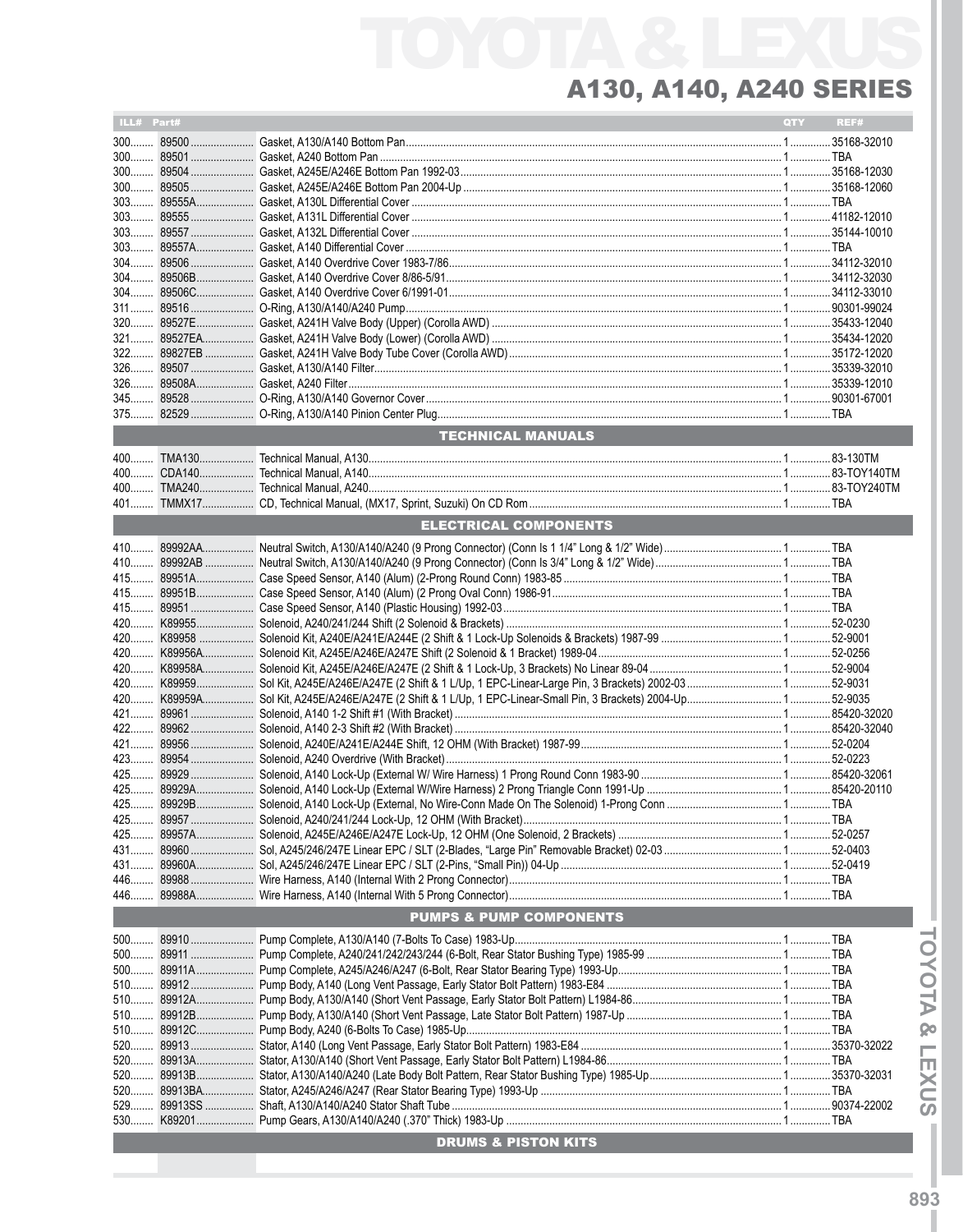| ILL# Part# |                                         | QTY | REF# |
|------------|-----------------------------------------|-----|------|
|            |                                         |     |      |
|            |                                         |     |      |
|            |                                         |     |      |
|            |                                         |     |      |
|            |                                         |     |      |
|            |                                         |     |      |
|            |                                         |     |      |
|            |                                         |     |      |
|            |                                         |     |      |
|            |                                         |     |      |
|            |                                         |     |      |
|            |                                         |     |      |
|            |                                         |     |      |
|            |                                         |     |      |
|            |                                         |     |      |
|            |                                         |     |      |
|            |                                         |     |      |
|            |                                         |     |      |
|            |                                         |     |      |
|            |                                         |     |      |
|            |                                         |     |      |
|            |                                         |     |      |
|            |                                         |     |      |
|            |                                         |     |      |
|            |                                         |     |      |
|            |                                         |     |      |
|            |                                         |     |      |
|            |                                         |     |      |
|            |                                         |     |      |
|            | PLANETS, RING GEARS, SUN GEARS & SHELLS |     |      |
|            |                                         |     |      |
|            |                                         |     |      |
|            |                                         |     |      |
|            |                                         |     |      |
|            |                                         |     |      |
|            |                                         |     |      |
|            |                                         |     |      |
|            |                                         |     |      |
|            |                                         |     |      |
|            |                                         |     |      |
|            |                                         |     |      |
|            |                                         |     |      |
|            |                                         |     |      |
|            |                                         |     |      |
|            |                                         |     |      |
|            |                                         |     |      |
|            |                                         |     |      |
|            |                                         |     |      |
|            |                                         |     |      |
|            |                                         |     |      |
|            |                                         |     |      |
|            |                                         |     |      |
|            |                                         |     |      |
|            |                                         |     |      |
|            |                                         |     |      |
|            |                                         |     |      |
|            |                                         |     |      |
|            |                                         |     |      |
|            | <b>SPRAGS &amp; ONE WAY CLUTCHES</b>    |     |      |
|            |                                         |     |      |
|            |                                         |     |      |
|            |                                         |     |      |
|            |                                         |     |      |
|            |                                         |     |      |
|            |                                         |     |      |
|            |                                         |     |      |
|            |                                         |     |      |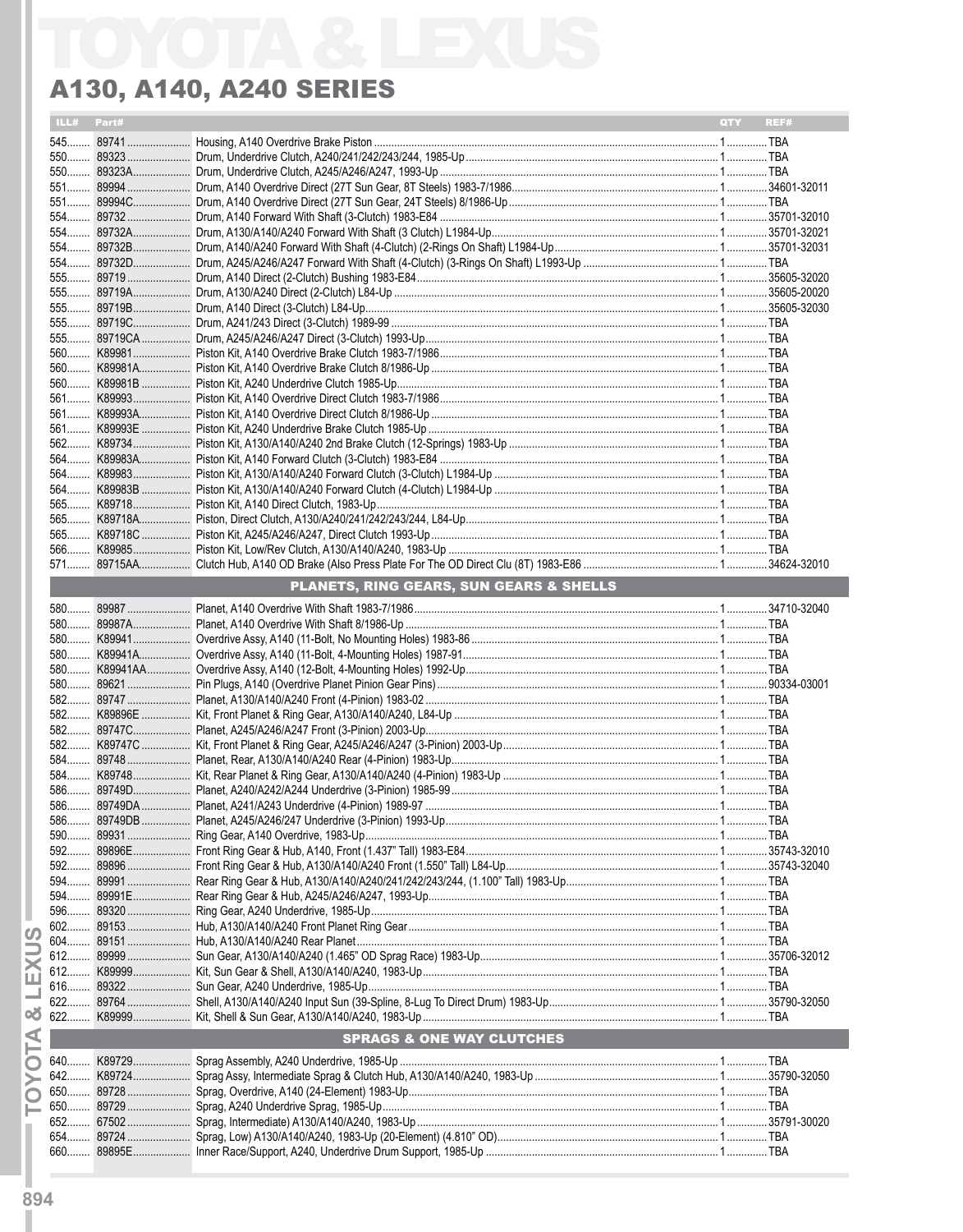# TOYOTA & LEXUS A130, A140, A240 Series

| ILL# Part# |                                                  | QTY | REF# |
|------------|--------------------------------------------------|-----|------|
|            |                                                  |     |      |
|            |                                                  |     |      |
|            | <b>GOVERNORS, DIFFERENTIALS &amp; COMPONENTS</b> |     |      |
|            |                                                  |     |      |
|            |                                                  |     |      |
|            |                                                  |     |      |
|            |                                                  |     |      |
|            |                                                  |     |      |
|            |                                                  |     |      |
|            |                                                  |     |      |
|            |                                                  |     |      |
|            |                                                  |     |      |
|            |                                                  |     |      |
|            |                                                  |     |      |
|            |                                                  |     |      |
|            |                                                  |     |      |
|            |                                                  |     |      |
|            |                                                  |     |      |
|            |                                                  |     |      |
|            |                                                  |     |      |
|            |                                                  |     |      |
|            |                                                  |     |      |
|            |                                                  |     |      |
|            |                                                  |     |      |
|            |                                                  |     |      |
|            |                                                  |     |      |
|            |                                                  |     |      |
|            |                                                  |     |      |
|            |                                                  |     |      |
|            |                                                  |     |      |
|            |                                                  |     |      |
|            |                                                  |     |      |
|            |                                                  |     |      |
|            |                                                  |     |      |
|            |                                                  |     |      |
|            |                                                  |     |      |
|            |                                                  |     |      |
|            |                                                  |     |      |
|            |                                                  |     |      |
|            |                                                  |     |      |
|            |                                                  |     |      |
|            |                                                  |     |      |
|            |                                                  |     |      |
|            |                                                  |     |      |
|            |                                                  |     |      |
|            |                                                  |     |      |
|            |                                                  |     |      |
|            |                                                  |     |      |
|            |                                                  |     |      |
|            |                                                  |     |      |
|            |                                                  |     |      |
|            |                                                  |     |      |
|            |                                                  |     |      |
|            |                                                  |     |      |
|            |                                                  |     |      |
|            |                                                  |     |      |
|            |                                                  |     |      |
|            |                                                  |     |      |
|            |                                                  |     |      |
|            |                                                  |     |      |
|            |                                                  |     |      |
|            |                                                  |     |      |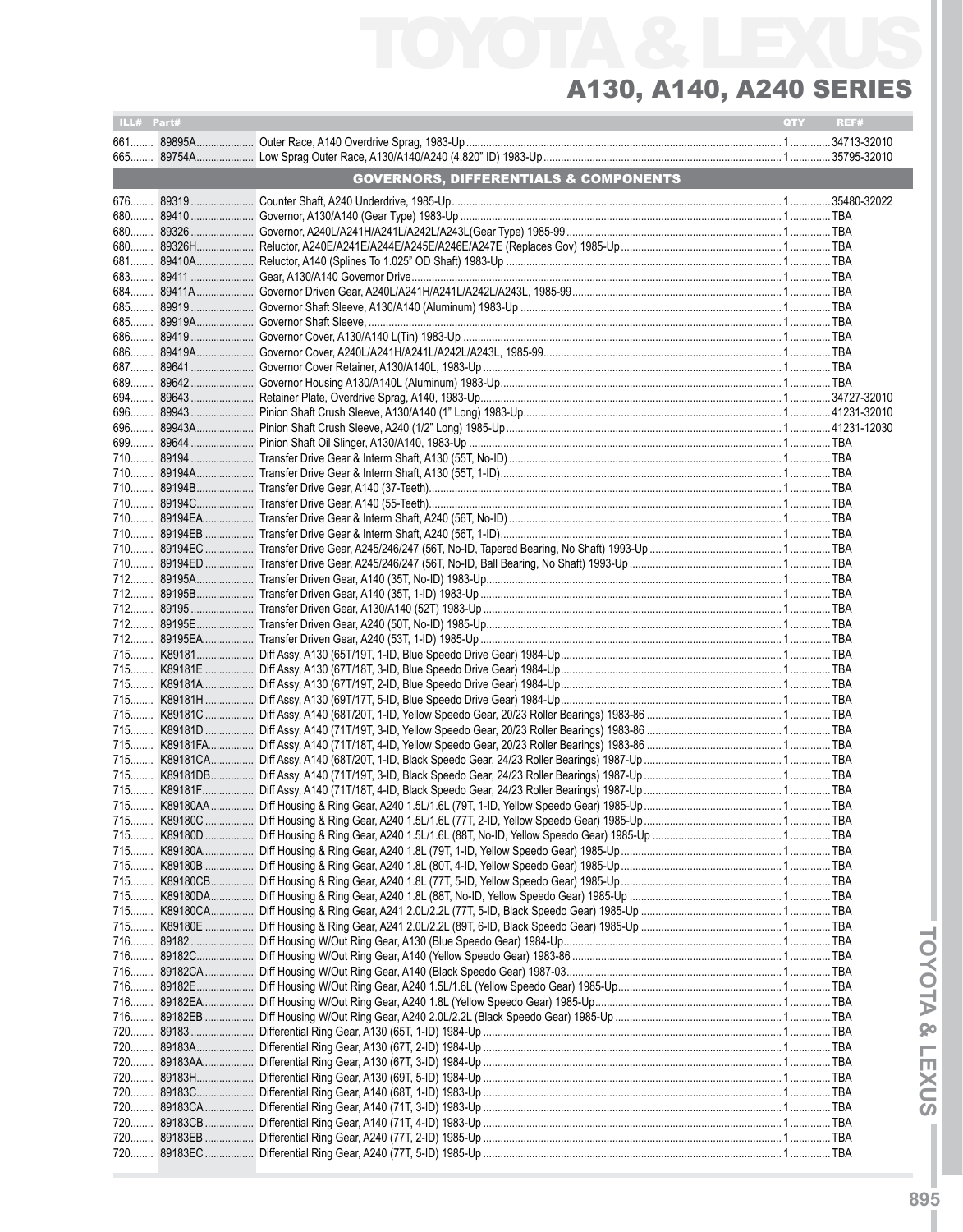|     | ILL# Part# |                                           | QTY | REF# |
|-----|------------|-------------------------------------------|-----|------|
|     |            |                                           |     |      |
|     |            |                                           |     |      |
|     |            |                                           |     |      |
|     |            |                                           |     |      |
|     |            |                                           |     |      |
|     |            |                                           |     |      |
|     |            |                                           |     |      |
|     |            |                                           |     |      |
|     |            |                                           |     |      |
|     |            |                                           |     |      |
|     |            |                                           |     |      |
|     |            |                                           |     |      |
|     |            |                                           |     |      |
|     |            |                                           |     |      |
|     |            |                                           |     |      |
|     |            |                                           |     |      |
|     |            |                                           |     |      |
|     |            |                                           |     |      |
|     |            |                                           |     |      |
|     |            |                                           |     |      |
|     |            |                                           |     |      |
|     |            |                                           |     |      |
|     |            |                                           |     |      |
|     |            |                                           |     |      |
|     |            |                                           |     |      |
|     |            |                                           |     |      |
|     |            |                                           |     |      |
|     |            | <b>VALVE BODIES (DACCO VB#)</b>           |     |      |
|     |            |                                           |     |      |
|     |            |                                           |     |      |
|     |            |                                           |     |      |
|     |            | <b>VALVE BODIES</b>                       |     |      |
|     |            |                                           |     |      |
|     |            |                                           |     |      |
|     |            |                                           |     |      |
|     |            |                                           |     |      |
|     |            |                                           |     |      |
|     |            |                                           |     |      |
|     |            |                                           |     |      |
|     |            |                                           |     |      |
|     |            |                                           |     |      |
|     |            |                                           |     |      |
|     |            |                                           |     |      |
|     |            | <b>VALVE BODY COMPONENTS</b>              |     |      |
|     |            |                                           |     |      |
|     |            |                                           |     |      |
|     |            |                                           |     |      |
|     |            | <b>HOUSINGS, COVERS, CASES &amp; PANS</b> |     |      |
|     |            |                                           |     |      |
|     |            |                                           |     |      |
|     |            |                                           |     |      |
|     |            |                                           |     |      |
|     |            |                                           |     |      |
|     |            |                                           |     |      |
|     |            |                                           |     |      |
|     |            |                                           |     |      |
|     |            |                                           |     |      |
|     |            |                                           |     |      |
| 758 |            |                                           |     |      |
|     |            |                                           |     |      |
|     |            |                                           |     |      |
|     |            |                                           |     |      |
|     |            |                                           |     |      |
|     |            |                                           |     |      |
| 759 |            |                                           |     |      |
|     |            |                                           |     |      |
| 759 |            |                                           |     |      |
|     |            |                                           |     |      |
| 759 |            |                                           |     |      |
|     |            |                                           |     |      |
| 759 |            |                                           |     |      |
|     |            |                                           |     |      |
|     |            |                                           |     |      |
|     |            |                                           |     |      |
|     |            |                                           |     |      |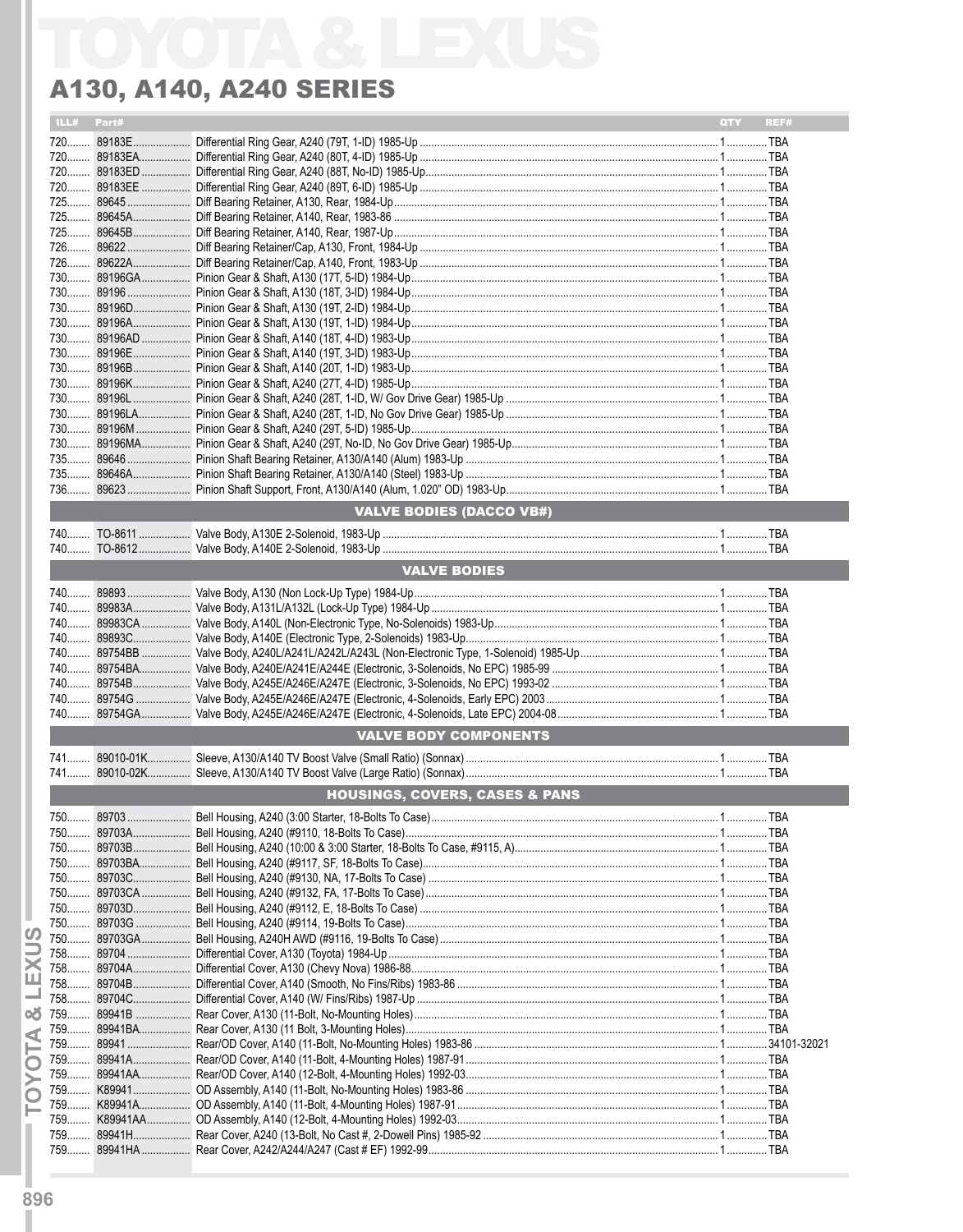| ILL# Part# |            |                                                                                                                          | QTY | REF# |
|------------|------------|--------------------------------------------------------------------------------------------------------------------------|-----|------|
|            |            |                                                                                                                          |     |      |
|            |            | 759 89941HC……………… Rear Cover, A245/A246 (Cast # NA, 13-Bolt, No-Dowell Pins) 1993-08…………………………………………………………………………………… TBA |     |      |
|            |            |                                                                                                                          |     |      |
|            |            |                                                                                                                          |     |      |
|            |            |                                                                                                                          |     |      |
|            |            |                                                                                                                          |     |      |
|            |            |                                                                                                                          |     |      |
|            |            |                                                                                                                          |     |      |
|            |            |                                                                                                                          |     |      |
|            |            |                                                                                                                          |     |      |
|            |            |                                                                                                                          |     |      |
|            |            |                                                                                                                          |     |      |
|            |            |                                                                                                                          |     |      |
|            |            |                                                                                                                          |     |      |
|            |            |                                                                                                                          |     |      |
|            |            |                                                                                                                          |     |      |
|            |            |                                                                                                                          |     |      |
|            |            |                                                                                                                          |     |      |
|            |            |                                                                                                                          |     |      |
|            |            |                                                                                                                          |     |      |
|            |            |                                                                                                                          |     |      |
|            |            |                                                                                                                          |     |      |
|            |            |                                                                                                                          |     |      |
|            |            |                                                                                                                          |     |      |
|            |            |                                                                                                                          |     |      |
|            |            |                                                                                                                          |     |      |
|            |            |                                                                                                                          |     |      |
|            |            |                                                                                                                          |     |      |
|            |            |                                                                                                                          |     |      |
|            |            |                                                                                                                          |     |      |
|            |            |                                                                                                                          |     |      |
|            |            |                                                                                                                          |     |      |
|            |            |                                                                                                                          |     |      |
|            |            |                                                                                                                          |     |      |
|            |            |                                                                                                                          |     |      |
|            |            |                                                                                                                          |     |      |
|            |            |                                                                                                                          |     |      |
| 847        |            |                                                                                                                          |     |      |
|            |            |                                                                                                                          |     |      |
|            |            | <b>SNAP RINGS</b>                                                                                                        |     |      |
|            |            |                                                                                                                          |     |      |
|            |            |                                                                                                                          |     |      |
|            |            |                                                                                                                          |     |      |
|            | 863 89603  |                                                                                                                          |     |      |
|            |            |                                                                                                                          |     |      |
|            |            |                                                                                                                          |     |      |
|            | 865 89605A |                                                                                                                          |     |      |
|            | 867 89606  |                                                                                                                          |     |      |
| 873        | 89607      |                                                                                                                          |     |      |
|            |            |                                                                                                                          |     |      |
|            |            |                                                                                                                          |     |      |
|            | 877 89610A |                                                                                                                          |     |      |
| 878        | 89609      |                                                                                                                          |     |      |
| 879        |            |                                                                                                                          |     |      |
|            |            |                                                                                                                          |     |      |
|            | 884 89615  |                                                                                                                          |     |      |
|            | 888 89616  |                                                                                                                          |     |      |
| 889        | 89617      |                                                                                                                          |     |      |
|            |            |                                                                                                                          |     |      |
|            |            |                                                                                                                          |     |      |
|            | 894 89620  |                                                                                                                          |     |      |
|            |            |                                                                                                                          |     |      |
| 895        |            |                                                                                                                          |     |      |
|            |            |                                                                                                                          |     |      |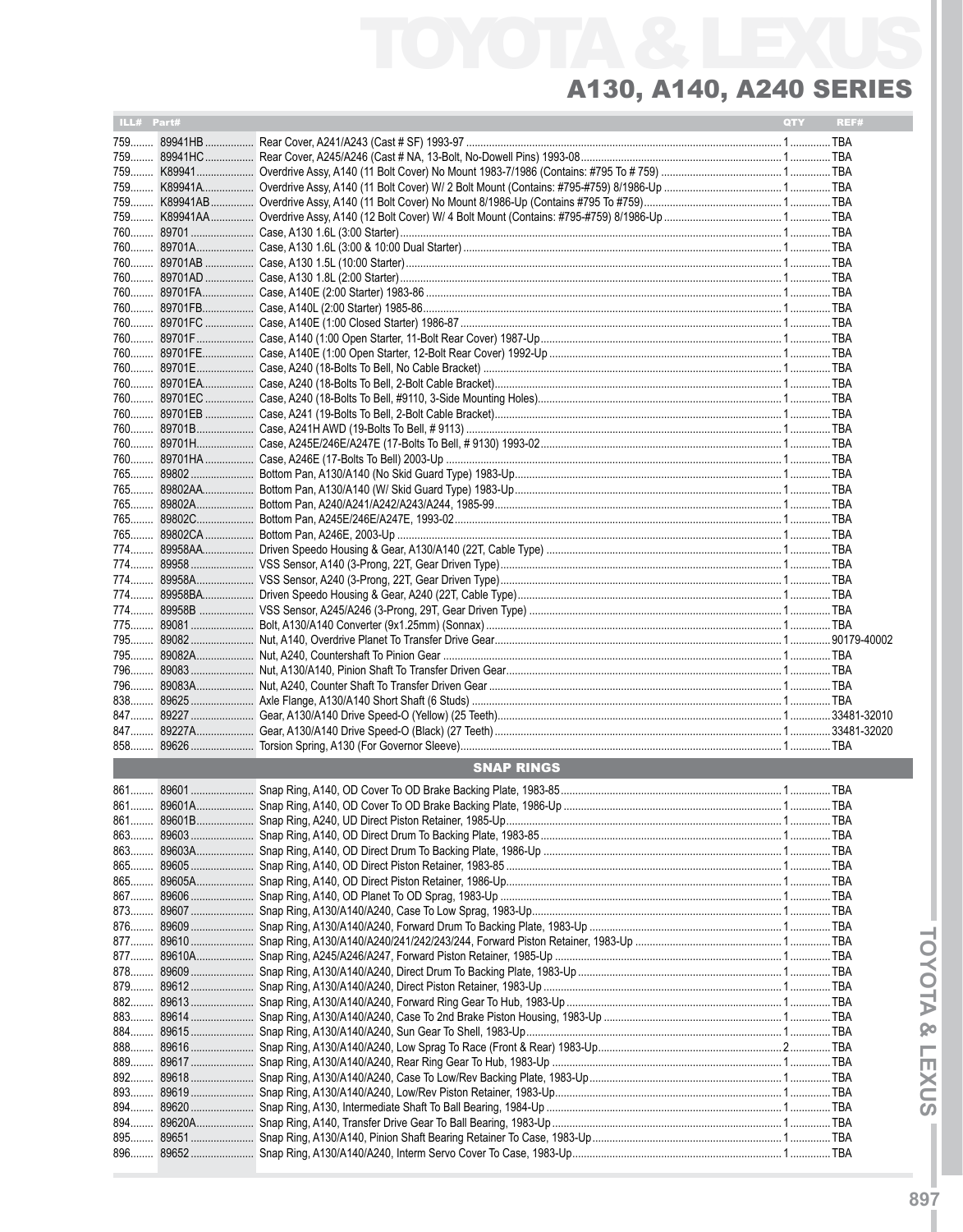| ILL# | Part#     |                                                          | QTY. | REF# |
|------|-----------|----------------------------------------------------------|------|------|
|      |           |                                                          |      |      |
|      |           | <b>SERVOS, ACCUMULATORS, PISTONS &amp; MISCELLANEOUS</b> |      |      |
|      |           |                                                          |      |      |
|      |           |                                                          |      |      |
|      |           |                                                          |      |      |
|      |           |                                                          |      |      |
|      |           |                                                          |      |      |
|      |           |                                                          |      |      |
|      |           |                                                          |      |      |
|      |           |                                                          |      |      |
|      |           |                                                          |      |      |
|      |           |                                                          |      |      |
|      |           |                                                          |      |      |
|      |           |                                                          |      |      |
|      |           |                                                          |      |      |
|      |           |                                                          |      |      |
|      |           |                                                          |      |      |
|      |           |                                                          |      |      |
|      |           |                                                          |      |      |
|      |           |                                                          |      |      |
|      |           |                                                          |      |      |
|      |           |                                                          |      |      |
|      |           |                                                          |      |      |
|      |           |                                                          |      |      |
|      |           |                                                          |      |      |
|      |           |                                                          |      |      |
|      |           |                                                          |      |      |
|      |           |                                                          |      |      |
|      |           |                                                          |      |      |
|      |           |                                                          |      |      |
|      |           |                                                          |      |      |
|      |           |                                                          |      |      |
|      |           |                                                          |      |      |
|      |           |                                                          |      |      |
|      |           |                                                          |      |      |
|      |           |                                                          |      |      |
|      |           |                                                          |      |      |
|      |           |                                                          |      |      |
|      |           |                                                          |      |      |
|      |           |                                                          |      |      |
|      |           |                                                          |      |      |
|      |           |                                                          |      |      |
|      |           |                                                          |      |      |
|      |           |                                                          |      |      |
|      |           |                                                          |      |      |
|      |           |                                                          |      |      |
|      |           |                                                          |      |      |
|      |           |                                                          |      |      |
|      |           |                                                          |      |      |
|      | 996 89635 |                                                          |      |      |
|      |           |                                                          |      |      |
|      |           |                                                          |      |      |
|      |           |                                                          |      |      |
| 999  |           |                                                          |      |      |
| 999  |           |                                                          |      |      |
| 999  |           |                                                          |      |      |
| 999  |           |                                                          |      |      |

**TOYOTA & LEXUS**